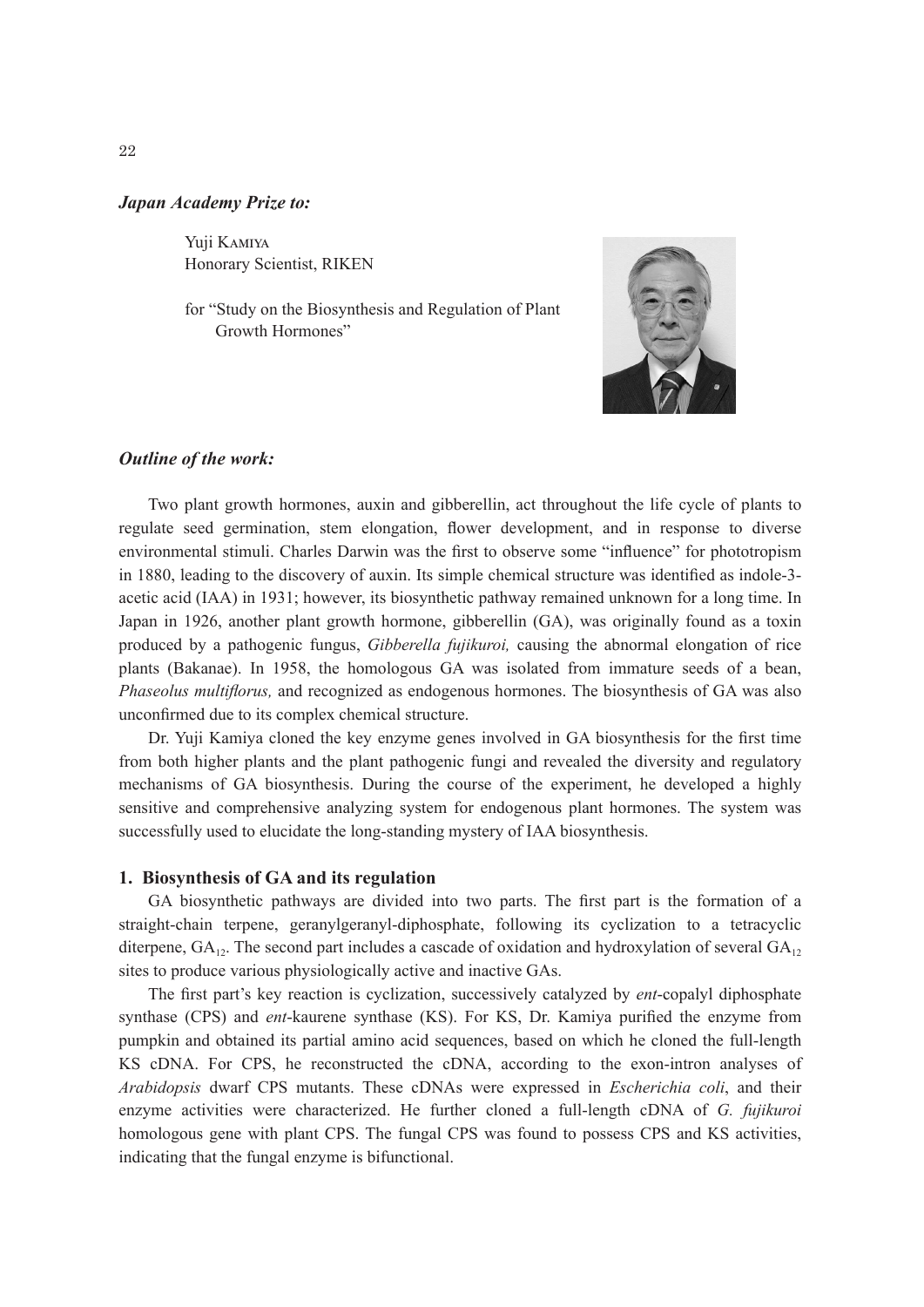The second part's key reaction involves sequential reactions producing many GA homologs. Dr. Kamiya also contributed to this part by revealing the regulatory mechanisms of GA3β- and GA2β-hydroxylases in producing physiologically active and inactive GAs, respectively. The GA3βhydroxylase plays a critical role in the light-induced germination of various plant seeds. The precise elucidation of these enzymes involved in GA biosynthesis contributes to the breeding of dwarf plants and developing new synthetic plant growth regulators.

# **2. Development of a highly sensitive and comprehensive plant hormone analyzing system**

During the course of the above-mentioned work on GA biosynthesis, accurate analysis of microamounts of GA homologs and related substances had frequently been a bottleneck. To overcome this, Dr. Kamiya constructed an improved analytical system based on the three elemental technologies, including (i) high-performance liquid chromatography that allows the separation of target substances without forming derivatives, (ii) tandem mass spectrometry for the identification of substances, and (iii) isotope-labeled internal standards for quantifying recovery yield. The constructed system allowed the simultaneous analysis of multiple hormones and related substances with a sensitivity of approximately 100–1000 times higher than that of the previous method with a reliable accuracy. This system was used to analyze GAs and other plant hormones, such as abscissic acid, brassinosteroids, and strigolactones, and continues to contribute to the field of plant science.

# **3. Elucidation of the main IAA biosynthetic pathway with a solution of the long mystery**

As for the biosynthesis of IAA in plants, four pathways starting from tryptophan had been proposed, but none of them proved to be correct, and the real pathway remained unknown for more than 70 years. Dr. Kamiya assumed that the major cause of this failure is due to the intermediates' chemical instability, and he applied the above-mentioned system for accurate quantification of possible candidates in plants.

Definitive results were obtained with the IAA-dependent dwarf mutants of *Arabidopsis* of the two genes, *TAA* and *YUC*, which had been assigned in the different pathways proposed. The deficient mutants of *TAA* contained decreased amounts of idole-3-piruvic acid (IPA) compared to a wild-type strain, in contrast, the deficient mutants of *YUC* showed a marked increase in IPA. Alternatively, overexpression mutants of *TAA* showed an increase in IPA, but not IAA. Overexpression mutants of *YUC* showed an increase in the endogenous amounts of IAA and its derivatives. These results indicated that TAA and YUC worked in a single pathway from tryptophan to IAA, and *YUC* must code the direct synthetic enzyme of IAA. A final confirmation was made by expressing the cloned *YUC* cDNA in *E. coli*, which showed activity to catalyze the oxidative decarboxylation of IPA to IAA by a novel flavin-containing monooxygenase. These and associated evidences distinctly proved this two-step reaction as the main pathway of IAA biosynthesis, which will become a new target for plant breeding.

The creative work of Dr. Yuji Kamiya contributed to a better understanding of the biosynthesis and the regulation of plant growth hormones, especially GA and IAA. He is globally recognized in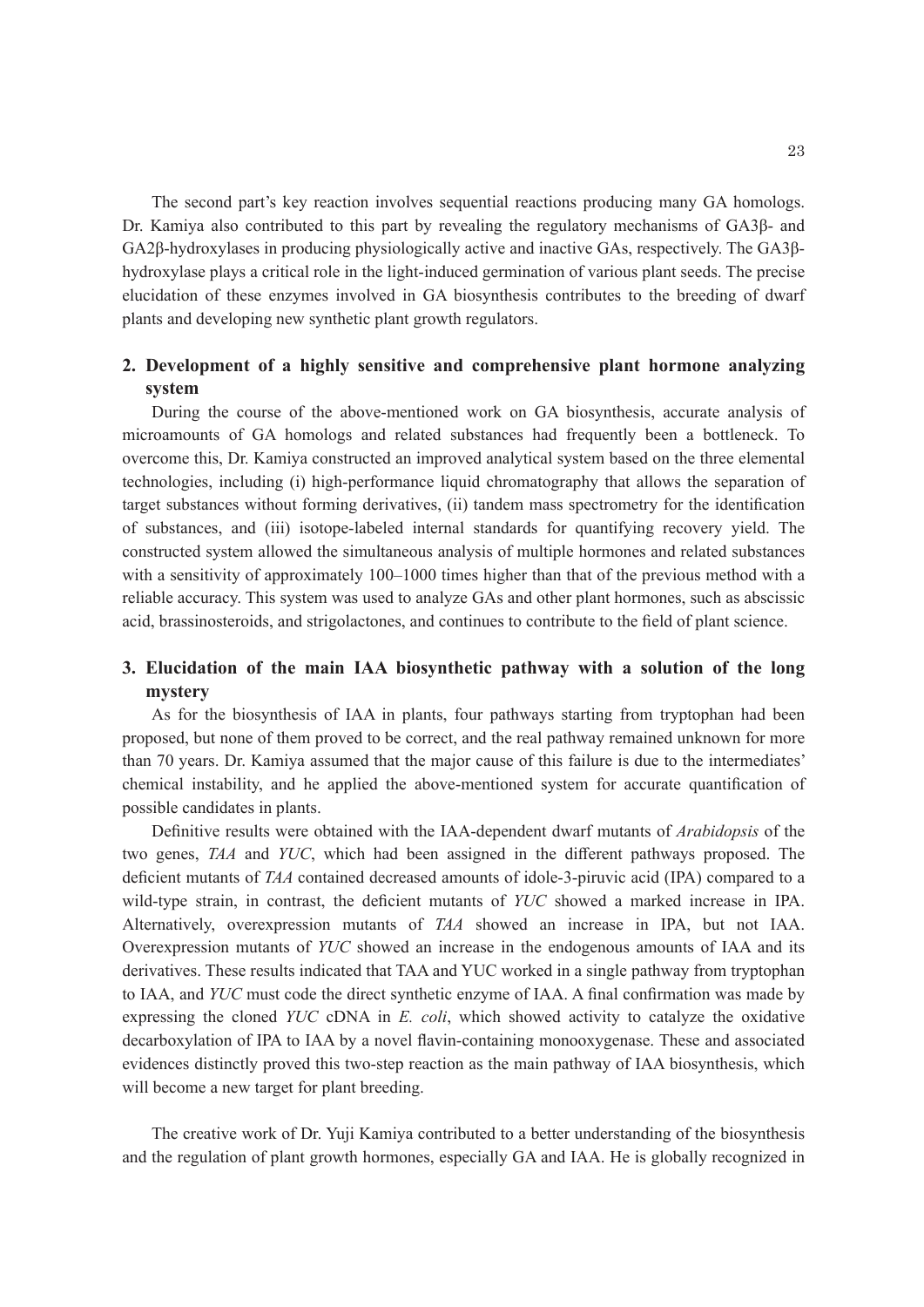the field of plant hormone biochemistry and has received the following awards: The Japan Society for Bioscience, Biotechnology and Agrochemistry, Young Scientists Award (1980), The Japanese Society of Chemical Regulation of Plants Award (1988), Foreign Corresponding Membership Award of the American Society of Plant Biologist (2003), International Plant Growth Substance Association Distinguished Research Award (2004), and Japan Prize of Agricultural Science (2010).

## **List of Main Publications**

- 1. Kamiya, Y. and Graebe, J.E., The biosynthesis of all major pea gibberellins in a cell-free system from *Pisum sativum*, *Phytochemistry* **22**: 681–689 (1983).
- 2. Kamiya, Y., Takahashi, N., and Graebe, J.E., The loss of carbon-20 in  $C_{19}$ -gibberellin biosynthesis in a cell-free system from *Pisum sativum* L., *Planta* **169**: 524–528 (1986).
- 3. Sun, T.P., and Kamiya, Y., The Arabidopsis *GA1* locus encodes the cyclase *ent*-kaurene synthetase A of gibberellin biosynthesis, *Plant Cell* **6**: 1509–1518 (1994).
- 4. Koshiba, T., Kamiya, Y., and Iino, M., Biosynthesis of Indole-3-acetic acid from L-tryptophan in coleoptile tips of maize (*Zea mays* L.), *Plant Cell Physiol.* **36**: 1503–1510 (1995).
- 5. Yamaguchi, S., Saito, T., Abe, H., Yamane, H., Murofushi, N., and Kamiya, Y., Molecular cloning and characterization of a cDNA encoding the gibberellin biosynthetic enzyme *ent*kaurene synthase B from pumpkin (*Cucurbita maxima* L.), *Plant J.* **10**: 203–213 (1996).
- 6. Hedden, P. and Kamiya, Y., Gibberellin biosynthesis: Enzymes, genes and their regulation, *Ann. Rev. Plant Physiol. Plant Mol. Biol.* **48**: 431–460 (1997).
- 7. Kawaide, H., Imai, R., Sassa, T., and Kamiya. Y., *ent-*Kaurene synthase from the fungus *Phaeosphaeria* sp. L487: cDNA isolation, characterization and bacterial expression of a bifunctional diterpene cyclase in fungal Gibberellin biosynthesis, *J. Biol. Chem.* **272**: 21706– 21712 (1997).
- 8. Yamaguchi, S., Sun, T-P., Kawaide, H., and Kamiya, Y., The *GA2* locus of *Arabidopsis thaliana* encodes *ent*-kaurene synthase of gibberellin biosynthesis, *Plant Physiol.* **116**: 1271–1278 (1998).
- 9. Tudzynski, B., Kawaide, H., and Kamiya, Y., Gibberellin biosynthesis in *Gibberella fujikuroi*: cloning and characterization of the copalyl diphosphate synthase gene, *Curr. Genet.* **34**: 234– 240 (1998).
- 10. Toyomasu, T., Kawaide, H., Mitsuhasi, W., Inoue, Y., and Kamiya, Y., Phytochrome regulates gibberellin biosynthesis during germination of photoblastic lettuce seeds, *Plant Physiol.* **118**: 1517–1523 (1998).
- 11. Yamaguchi, S., Smith, M.W., Brown, R.G.S., Kamiya, Y., and Sun, T.P., Phytochrome regulation and differential expression of gibberellin 3β-hydroxylase genes in germinating Arabidopsis seeds, *Plant Cell* **10**: 2115–2126 (1998).
- 12. Bishop, G., Nomura, T., Yokota, T., Harrison, K., Noguchi, T., Fujioka, S., Takatsuto, S., Jones, J., and Kamiya, Y., The tomato DWARF enzyme catalyses C-6 oxidation in brassinosteroid biosynthesis, *Proc. Natl. Acad. Sci. USA* **96**: 1761–1766 (1999).
- 13. Kawaide, H., Sassa, T., and Kamiya, Y., Functional analysis of the two interacting cyclase domains in *ent*-kaurene synthase from the fungus, *Phaeosphaeria* sp. L487, and a comparison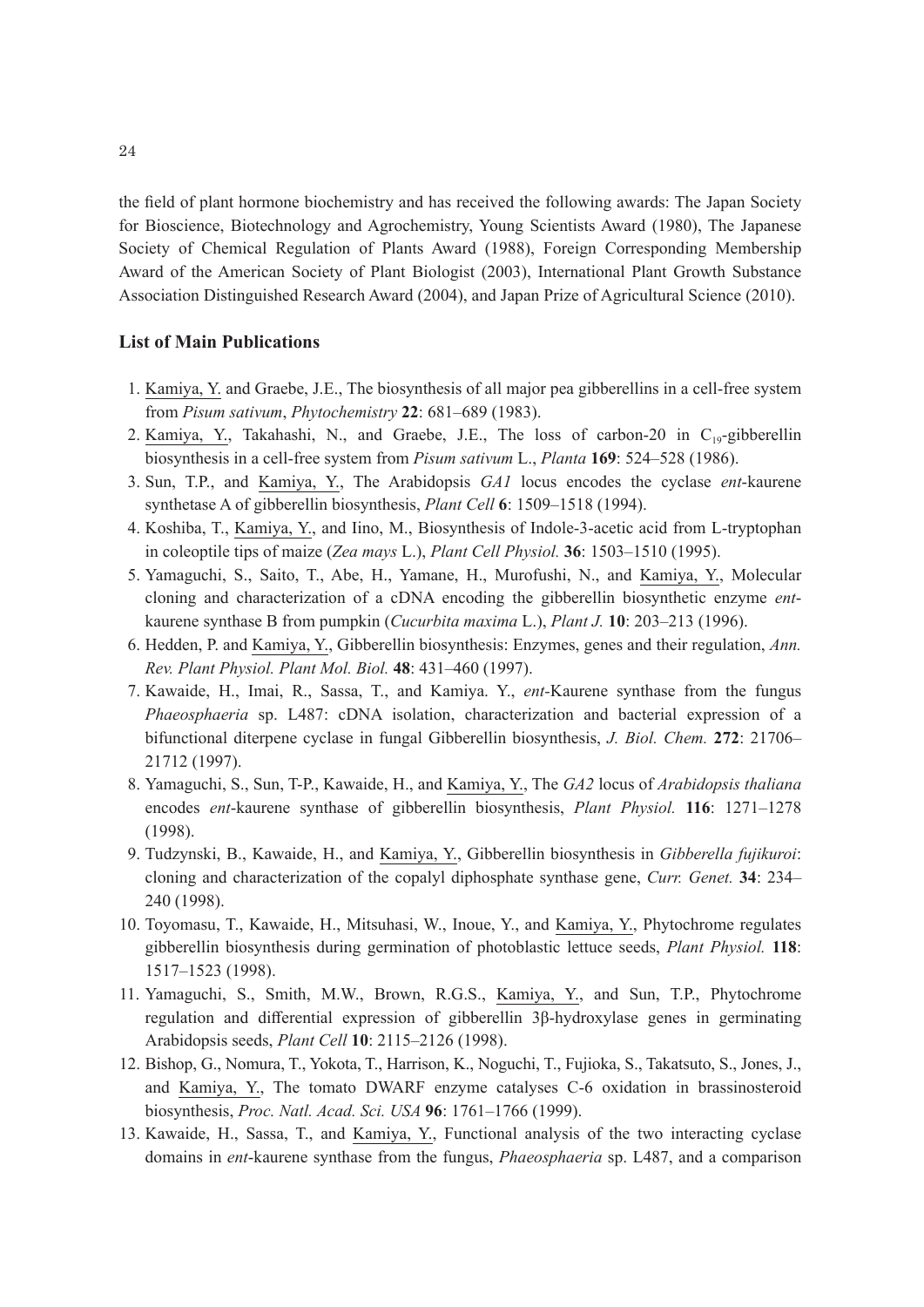with cyclases from higher plants, *J. Biol. Chem.* **275**: 2276–2280 (2000).

- 14. Fukazawa, H., Sakai, T., Ishida, S., Yamaguchi, I., Kamiya, Y., and Takahashi, Y., Repression of shoot growth, a bZIP transcriptional activator, regulates cell elongation by controlling the level of gibberellins, *Plant Cell* **12**: 901–915 (2000).
- 15. Kasahara, H., Hanada, A., Kuzuyama, T., Takagi, M., Kamiya, Y., and Yamaguchi, S., Contribution of the mevalonate and methylerythritol phosphate pathways to the biosynthesis of gibberellins in *Arabidopsis*, *J. Biol. Chem.* **277**: 45188–45194 (2002).
- 16. Ogawa, M., Hanada, A., Yamauchi, Y., Kuwahara, Y., Kamiya, Y., and Yamaguchi, S., Gibberellin biosynthesis and response during Arabidopsis seed germination, *Plant Cell* **15**: 1591–1604 (2003).
- 17. Yamauchi, Y., Ogawa, M., Kuwahara, A., Hanada, A., Kamiya, Y., and Yamaguchi, S., Activation of gibberellin biosynthesis and response pathways by low temperature during imbibition of *Arabidopsis thaliana* seeds, *Plant Cell* **16**: 367–378 (2004).
- 18. Kushiro, T., Okamoto, M, Nakabayashi, K., Yamagishi, K., Kitamura, S., Asami, T., Hirai, N., Koshiba, T., Kamiya, Y., and Nambara, E., The *Arabidopsis* cytochrome P450 CYP707A encodes ABA 8'-hydroxylase: key enzymes in ABA catabolism, *EMBO J.* **23**: 1647–1656 (2004).
- 19. Nakabayashi, K., Okamoto, M., Koshiba, T., Kamiya, Y., and Nambara, E., Genome-wide profiling of stored mRNA in *Arabidopsis thaliana* seed germination: epigenetic and genetic regulation of transcription in seed, *Plant J.* **41**: 697–709 (2005).
- 20. Mitchum, G.M., Yamaguchi, S., Hanada, A., Kuwahara, A., Yoshioka, Y., Kato, T., Tabata, S., Kamiya, Y., and Sun, T.P., Distinct and overlapping roles of two gibberellin 3-oxidases in Arabidopsis development, *Plant J.* **45**: 804–818 (2006).
- 21. Zhu, Y., Nomura, T., Xu, Y., Zhang, Y., Peng, Y., Mao, B., Hanada, A., Zhou, H. Wang, H., Li, P., Zhu, X., Mander, L.N., Kamiya, Y., Yamaguchi, S., and He, Z., *Elongated uppermost internode* encodes a cytochrome P450 monooxygenase that epoxidizes gibberellins in a novel deactivation reaction in rice, *Plant Cell* **18**: 442–456 (2006).
- 22. Oh, E., Yamaguchi, S., Kamiya, Y., Bae, G., Chung, W.I., and Choi, G., Light activates the degradation of PIL5 protein to promote seed germination through gibberellin in Arabidopsis, *Plant J.* **47**: 124–139 (2006).
- 23. Zentellea, R., Zhang, Z-L, Park, M, Thomas, S.G., Endo, A., Murase, K., Fleet, C.M., Jikumaru, Y., Nambara, E., Kamiya, Y., and Sun, T-P., Global analysis of DELLA direct targets in early gibberellin signaling in *Arabidopsis*, *Plant Cell* **19**: 3037–3057 (2007).
- 24. Umehara, M., Hanada, A., Yoshida, S., Akiyama, K., Arite, T., Takeda-Kamiya, N., Magome, H., Kamiya, Y., Shirasu, K., Yoneyama, K., Kyozuka, J., and Yamaguchi, S., Inhibition of shoot branching by new terpenoids plant hormones, *Nature* **455**: 195–200 (2008).
- 25. Sugawara, S., Hishiyama, S., Jikumaru, Y., Hanada, A., Nishimura, T., Koshiba, T., Cheng, Y., Zaho, Y., Kamiya, Y., and Kasahara, H., Biochemical analyses of the indole-3-acetaldoxymedependent auxin biosynthesis in *Arabidopsis*, *Proc. Natl. Acad. Sci. USA* **106**: 5430–5435 (2009).
- 26. Kanno, Y., Jikumaru, Y., Hanada, A., Nambara, E., Abrams, S.R., Kamiya, Y., and Seo, M., Comprehensive hormone profiling in developing Arabidopsis seeds: Examination of the site of